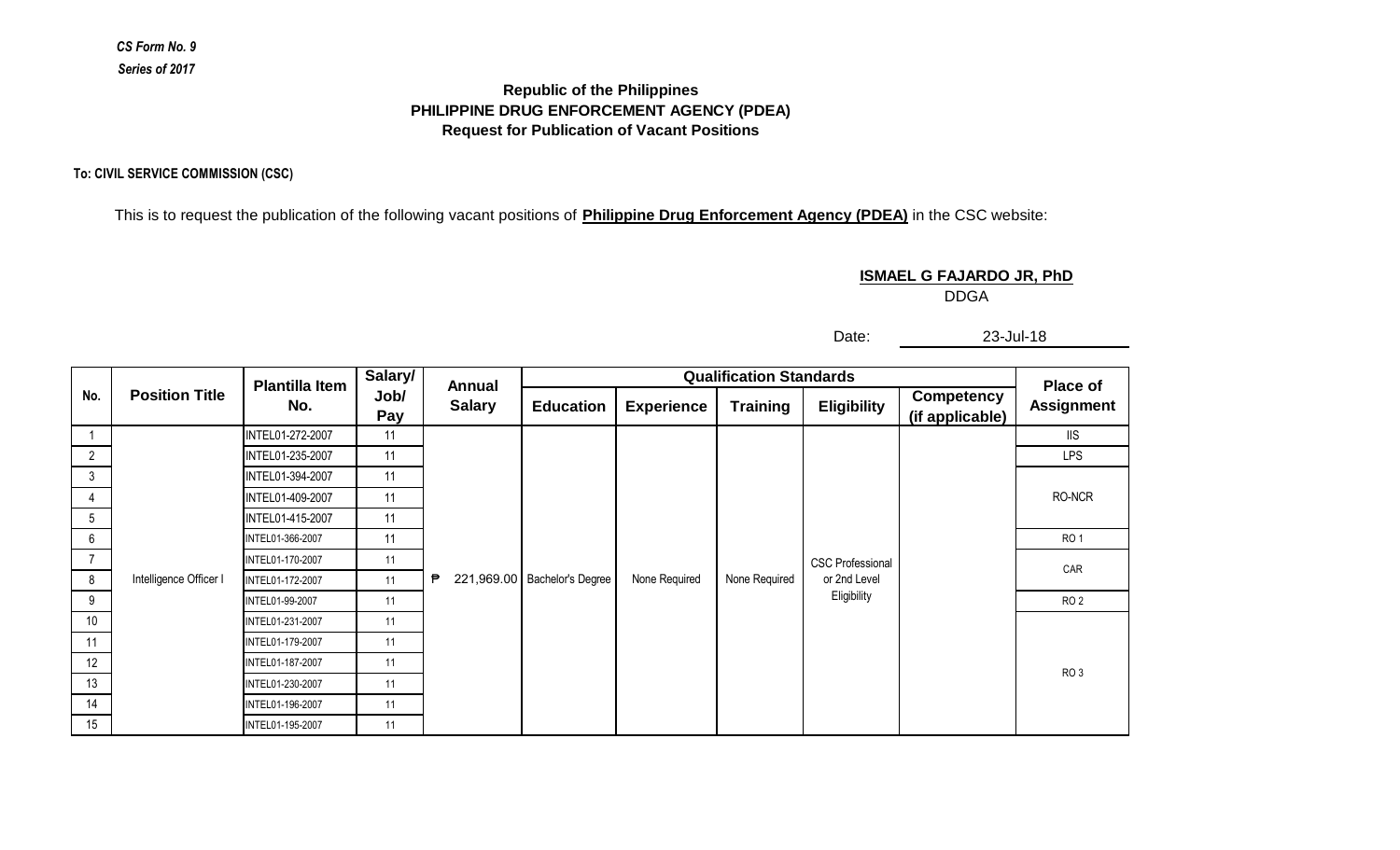| $16\,$ |                        | INTEL01-258-2007 | 11 |   |                              |               |               |                         |                 |
|--------|------------------------|------------------|----|---|------------------------------|---------------|---------------|-------------------------|-----------------|
| 17     |                        | INTEL01-232-2007 | 11 |   |                              |               |               |                         | <b>RO 4-A</b>   |
| 18     |                        | INTEL01-251-2007 | 11 |   |                              |               |               |                         |                 |
| 19     |                        | INTEL01-120-2007 | 11 |   |                              |               |               |                         |                 |
| $20\,$ |                        | INTEL01-122-2007 | 11 |   |                              |               |               |                         |                 |
| 21     |                        | INTEL01-121-2007 | 11 |   |                              |               |               |                         |                 |
| 22     |                        | INTEL01-124-2007 | 11 |   |                              |               |               |                         | <b>RO 4-B</b>   |
| 23     |                        | INTEL01-128-2007 | 11 |   |                              |               |               |                         |                 |
| 24     |                        | INTEL01-130-2007 | 11 |   |                              |               |               |                         |                 |
| 25     |                        | INTEL01-107-2007 | 11 |   |                              |               |               |                         |                 |
| $26\,$ |                        | INTEL01-127-2007 | 11 |   |                              |               |               |                         |                 |
| 27     |                        | INTEL01-205-2007 | 11 |   |                              |               |               |                         |                 |
| 28     |                        | INTEL01-210-2007 | 11 |   |                              |               |               |                         |                 |
| 29     |                        | INTEL01-202-2007 | 11 |   |                              |               |               |                         | RO <sub>5</sub> |
| $30\,$ |                        | INTEL01-214-2007 | 11 |   |                              |               |               | <b>CSC Professional</b> |                 |
| 31     | Intelligence Officer I | INTEL01-199-2007 | 11 | ₱ | 221,969.00 Bachelor's Degree | None Required | None Required | or 2nd Level            |                 |
| 32     |                        | INTEL01-37-2007  | 11 |   |                              |               |               | Eligibility             |                 |
| 33     |                        | INTEL01-39-2007  | 11 |   |                              |               |               |                         | RO <sub>6</sub> |
| 34     |                        | INTEL01-53-2007  | 11 |   |                              |               |               |                         |                 |
| 35     |                        | INTEL01-56-2007  | 11 |   |                              |               |               |                         |                 |
| 36     |                        | INTEL01-472-2007 | 11 |   |                              |               |               |                         | RO <sub>7</sub> |
| 37     |                        | INTEL01-427-2007 | 11 |   |                              |               |               |                         |                 |
| $38\,$ |                        | INTEL01-507-2007 | 11 |   |                              |               |               |                         | RO <sub>8</sub> |
| 39     |                        | INTEL01-512-2007 | 11 |   |                              |               |               |                         |                 |
| 40     |                        | INTEL01-457-2007 | 11 |   |                              |               |               |                         | RO <sub>9</sub> |
| 41     |                        | INTEL01-445-2007 | 11 |   |                              |               |               |                         |                 |
| 42     |                        | INTEL01-340-2007 | 11 |   |                              |               |               |                         |                 |
| 43     |                        | INTEL01-343-2007 | 11 |   |                              |               |               |                         |                 |
| 44     |                        | INTEL01-341-2007 | 11 |   |                              |               |               |                         | <b>RO 10</b>    |
| 45     |                        | INTEL01-333-2007 | 11 |   |                              |               |               |                         |                 |
| 46     |                        | INTEL01-334-2007 | 11 |   |                              |               |               |                         |                 |